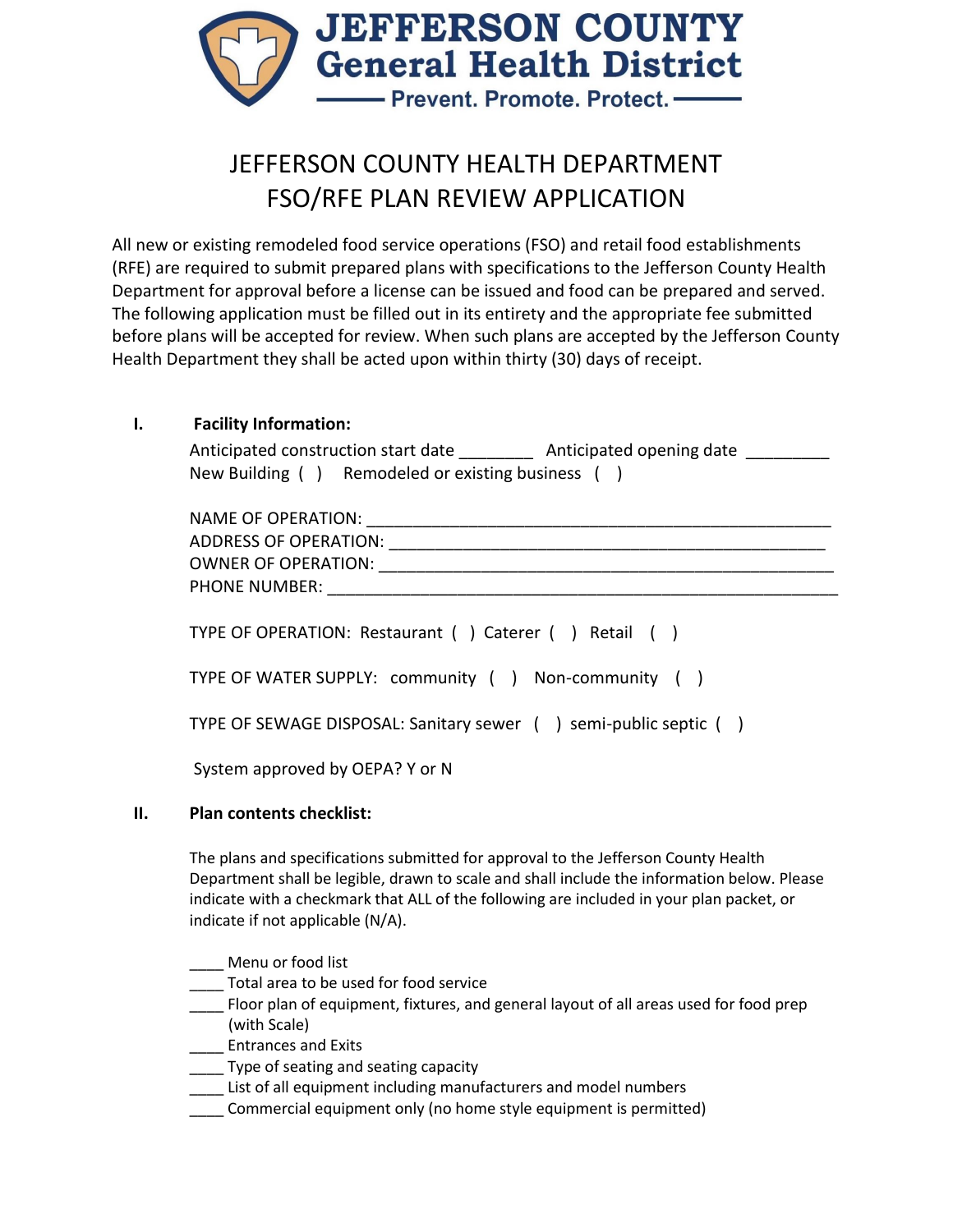- \_\_\_\_ Location, number, and types of plumbing fixtures, including all water supply facilities
- \_\_\_\_ Direct / indirect plumbing (i.e. air gaps) designation of all plumbing fixtures and equipment Drains (e.g. sinks, drains, ice bins, dipper wells) dish machine. (high or Low temp.) or 3compartment sinks available.
- Adequate number of hand sinks in food prep areas and throughout facility.
- **\_\_\_\_** Food preparation / vegetable washing sink.
- \_\_\_\_ Mop / utility sink
- \_\_\_\_ Hand sinks in restrooms
- \_\_\_\_ Grease interceptor, capacity, location
- \_\_\_\_ Backflow prevention devices
- \_\_\_\_ Plan of natural and artificial lighting (must be > 50 foot candles in food prep areas).
- **\_\_\_\_** Building materials and surface finishes to be used, include trade names and
- manufacturer
- \_\_\_\_\_ Floors \_\_\_\_\_ Walls
- \_\_\_\_\_ Ceilings (washable, i.e. vinyl coated tiles)
- \_\_\_\_\_ Ventilation / HVAC specifications
- \_\_\_\_\_ Hood at grill line (ANSI Approved suppression system)
- \_\_\_\_\_ Hood at high temperature dish machines
- Adequate and separate storage space / Shelving for food products, chemicals, etc. (all food must be stored 6" off the floor at all times).
- **\_\_\_\_\_** Designated location for garbage dumpster
- Two sets of identical plans with all the above information submitted.

# **III. CONSTRUCTION/REMODELING SHEET**

| <b>PROJECT NAME</b> |  |  |
|---------------------|--|--|
| <b>BUSINESS:</b>    |  |  |
| <b>STREET:</b>      |  |  |
| CITY:               |  |  |
| <b>STATE:</b>       |  |  |
| ZIP:                |  |  |
| <b>PHONE:</b>       |  |  |
| <b>CELL:</b>        |  |  |
| <b>FAX:</b>         |  |  |
| <b>EMAIL:</b>       |  |  |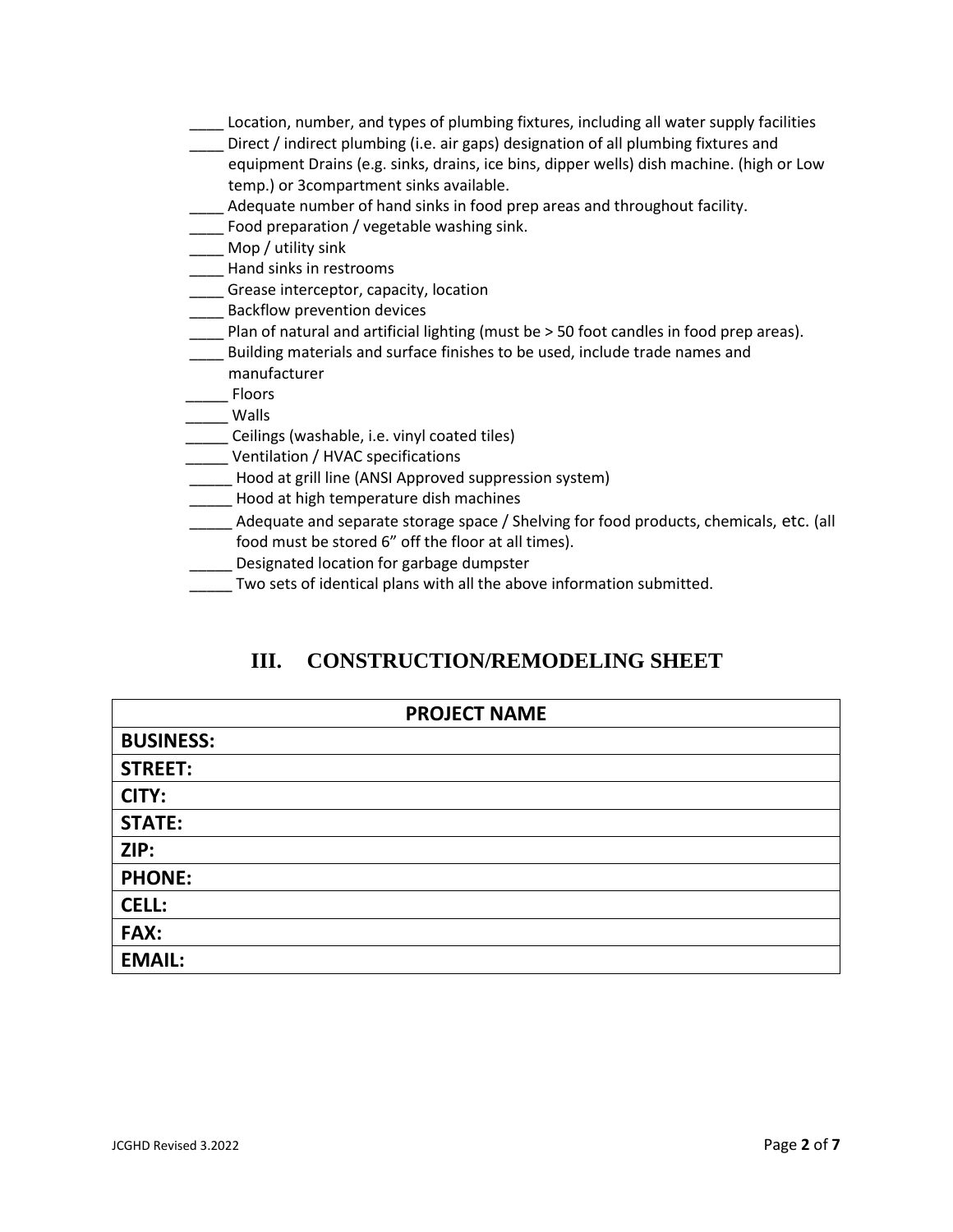| <b>PROJECT NAME</b> |
|---------------------|
| <b>BUSINESS:</b>    |
| <b>STREET:</b>      |
| CITY:               |
| <b>STATE:</b>       |
| ZIP:                |
| <b>PHONE:</b>       |
| <b>CELL:</b>        |
| FAX:                |
| <b>EMAIL:</b>       |

#### **RETURN**

#### **Required Signatures:**

## **IV. APPROVALS**

#### **DEPARTMENTS**

 **DATE: APPROVED BY WHOM:**

Department of Industrial Relations (Mark Sprag) Division of Factory & Building inspections P.O. Box 825 Columbus, Ohio 43216 And / or local building inspector 1-614-644-2223 \_\_\_\_\_\_\_\_ \_\_\_\_\_\_\_\_\_\_\_\_\_\_\_\_\_\_\_\_\_\_

## **Inside City Limits Of Steubenville MUST CONTACT:**

Steubenville City Building Inspector Anthony Bodo 1-740-283-6000 EXT: #1700

Jefferson County Plumbing Inspector 500 Market Street 7<sup>th</sup> Floor Steubenville, Ohio 43952 (740) 283-8530 \_\_\_\_\_\_\_ \_\_\_\_\_\_\_\_\_\_\_\_\_\_\_\_\_\_\_\_\_\_

Fire Prevention Local Fire Department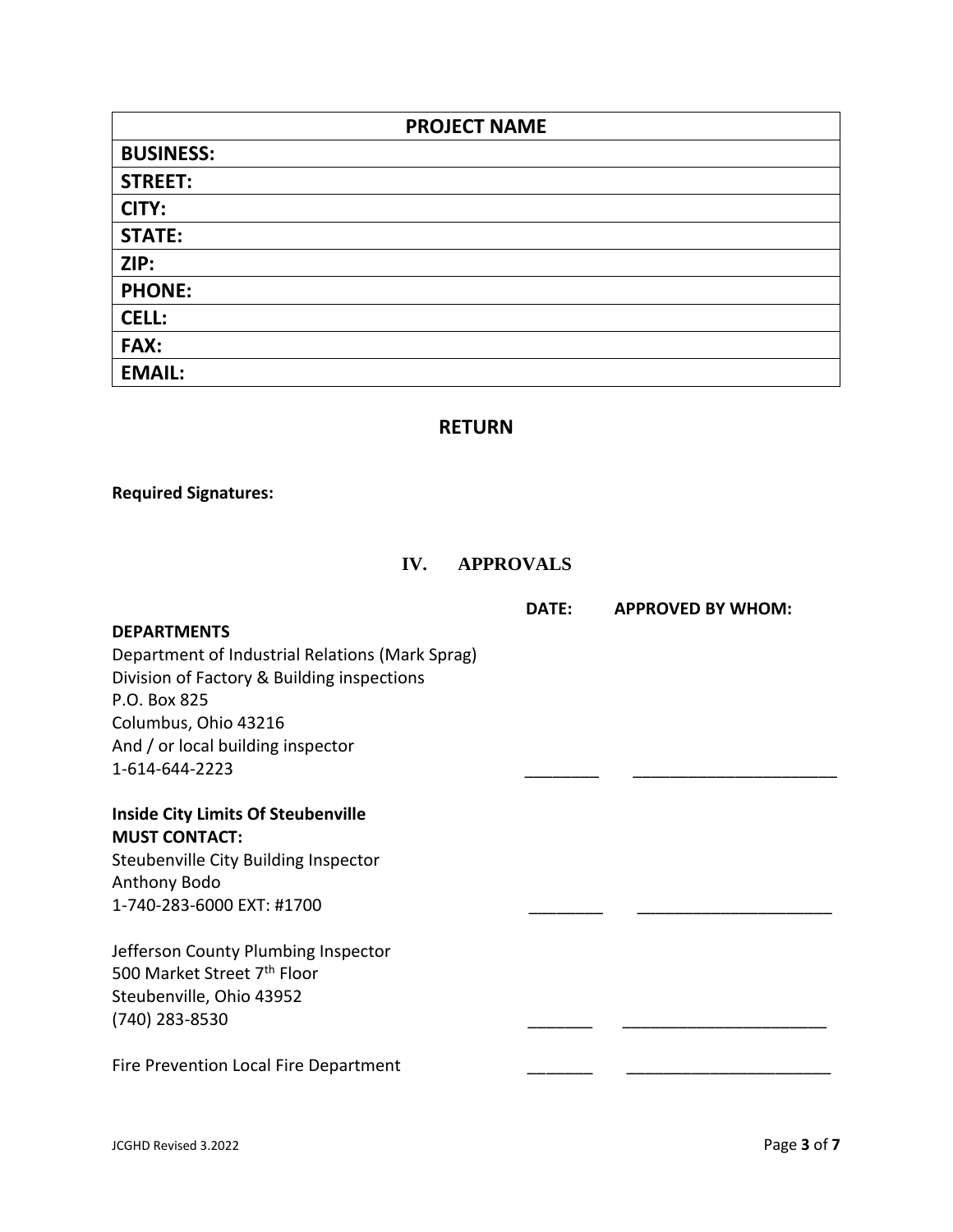Jefferson County Health Department Environmental Division, Registered Sanitarian 500 Market Street 7th Floor Steubenville, Ohio 43952 (740) 283-8530 \_\_\_\_\_\_\_ \_\_\_\_\_\_\_\_\_\_\_\_\_\_\_\_\_\_\_\_\_\_\_

REMINDER: Plans that are missing any of the above information will be considered incomplete and the approval process will be delayed. After thirty (30) days, incomplete plans may be disapproved. A new application, fee and resubmittal of plans will be required.

# **V. FOOD SAFETY EDUCATION**

Are any employees certified in food safety? Yes or No

If YES, please provide names and indicate courses taken (e.g. ServSafe, Person in Charge):

------------------------------------------------------------------------------------------------------------------------------- ------------------------------------------------------------------------------------------------------------------------------- ------------------------------------------------------------------------------------------------------------------------------ If NO, please refer to a schedule of courses offered by ServSafe ( [www.ServSafe.com](http://www.servsafe.com/) or 412-337-2153). **Note: there must be at least one person in charge per shift who can demonstrate understanding of the Ohio Food Code.**

**I am submitting a completed plan review packet, including two sets of plans, all required information, and the appropriate fee as determined above. I understand that incomplete plans may delay the opening of my facility.**

**Applicant: \_\_\_\_\_\_\_\_\_\_\_\_\_\_\_\_\_\_\_\_\_\_\_\_\_\_\_\_\_\_\_\_\_\_ Date: \_\_\_\_\_\_\_\_\_\_\_\_\_\_\_\_\_\_\_\_\_\_\_\_\_\_\_\_**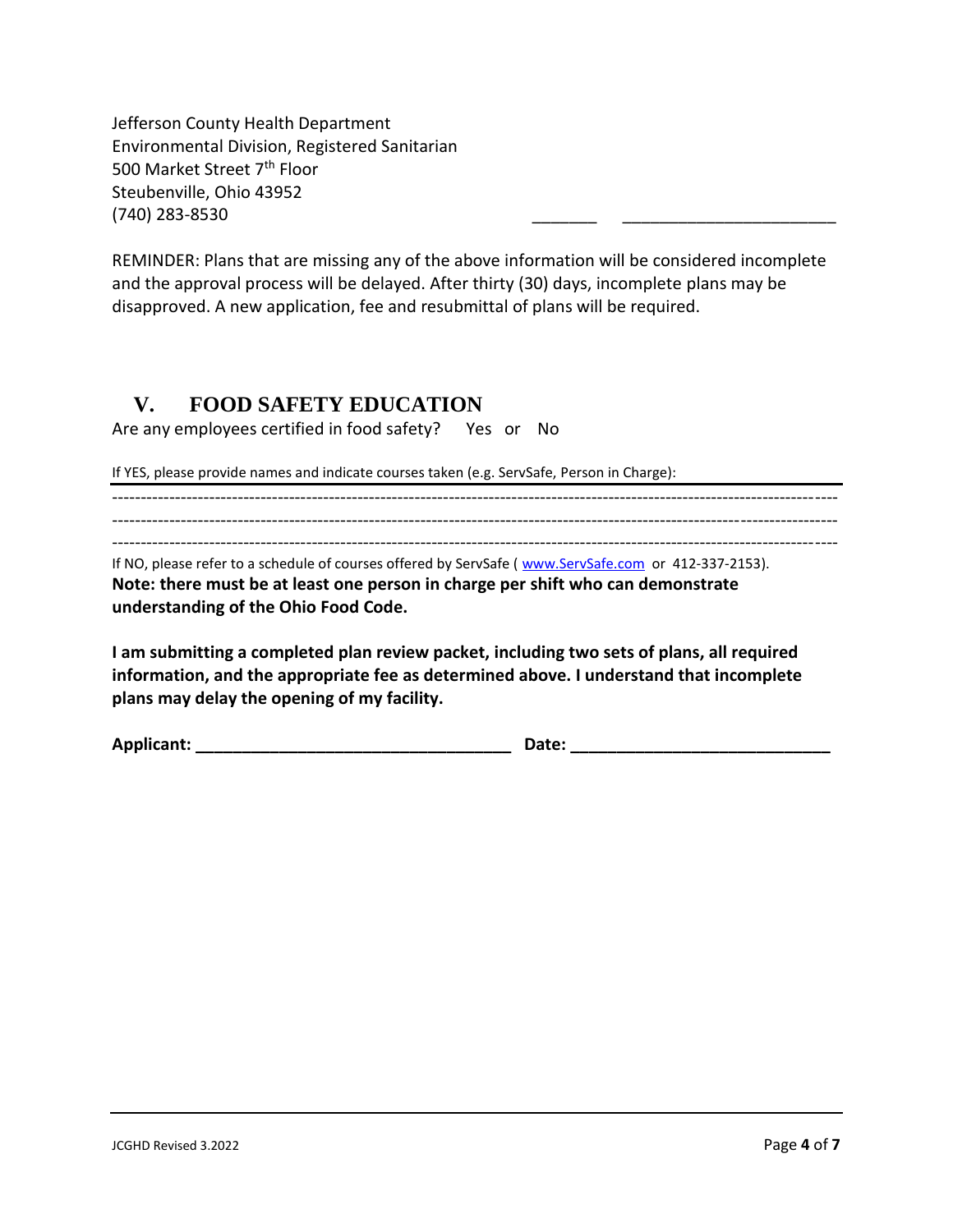# **VI.MENU OR FOODS BEING SERVED**

| <b>BUSINESS:</b> | OWNER:  |
|------------------|---------|
| STREET:          | STREET: |
| CITY:            | STREET: |
| STATE:           | STATE:  |
| ZIP:             | ZIP:    |
| <b>PHONE:</b>    | PHONE:  |

#### **LIST COMPLETE MENU OR FOODS BEING SERVED**

#### **RETURN**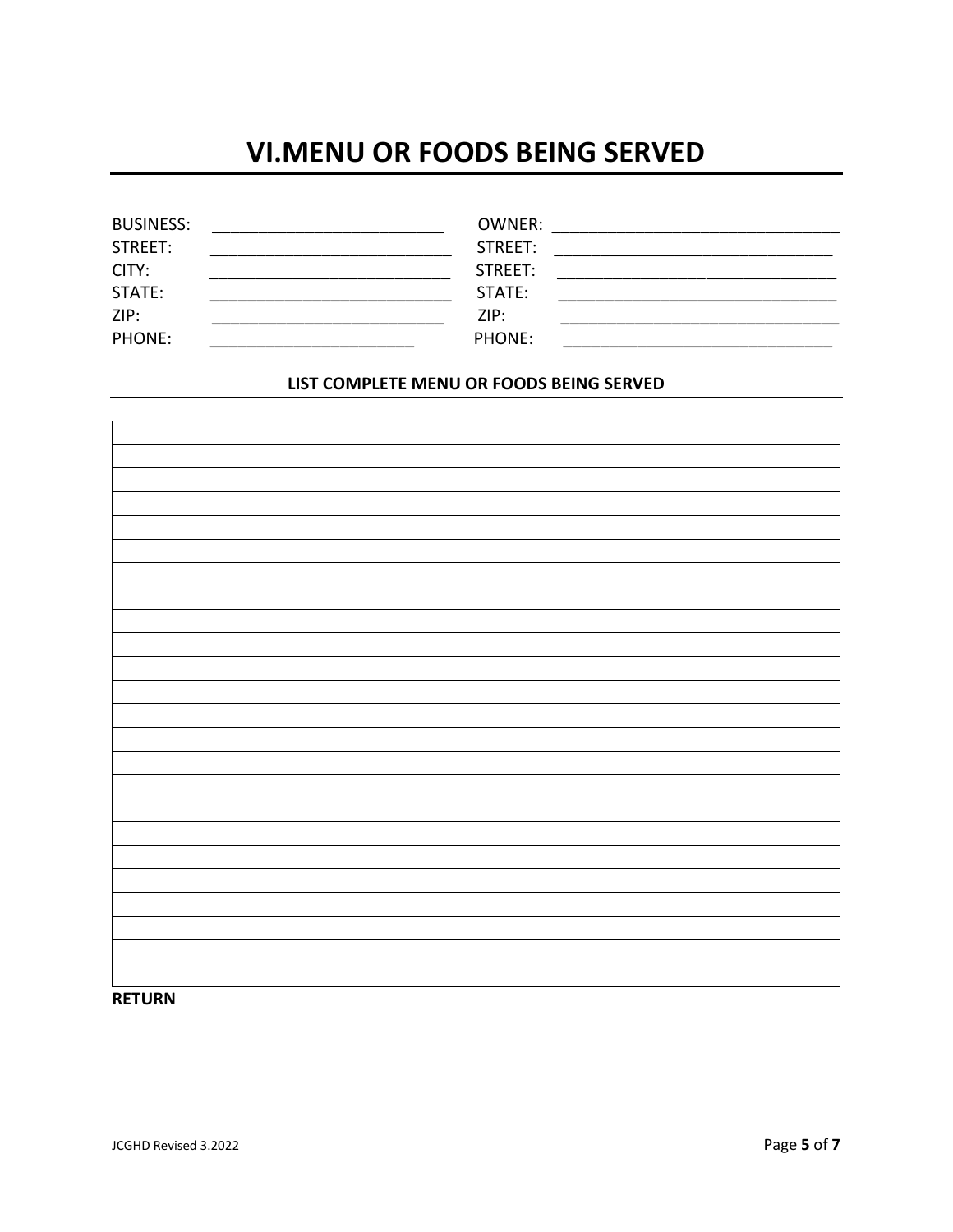# **VI. FSO &RFE EQUIPMENT LIST**

| <b>BUSINESS:</b> | <b>OWNER:</b>  |
|------------------|----------------|
| <b>STREET:</b>   | <b>STREET:</b> |
| CITY:            | CITY:          |
| <b>STATE:</b>    | <b>STATE:</b>  |
| ZIP:             | ZIP:           |
| <b>PHONE:</b>    | <b>PHONE:</b>  |

| <b>EQUIPMENT NAME</b> | <b>MODEL NUMBER #</b> | <b>NEW OR USED</b> |
|-----------------------|-----------------------|--------------------|
|                       |                       |                    |
|                       |                       |                    |
|                       |                       |                    |
|                       |                       |                    |
|                       |                       |                    |
|                       |                       |                    |
|                       |                       |                    |
|                       |                       |                    |
|                       |                       |                    |
|                       |                       |                    |
|                       |                       |                    |
|                       |                       |                    |
|                       |                       |                    |
|                       |                       |                    |
|                       |                       |                    |
|                       |                       |                    |
|                       |                       |                    |
|                       |                       |                    |
|                       |                       |                    |
|                       |                       |                    |
|                       |                       |                    |
|                       | <b>RETURN</b>         |                    |